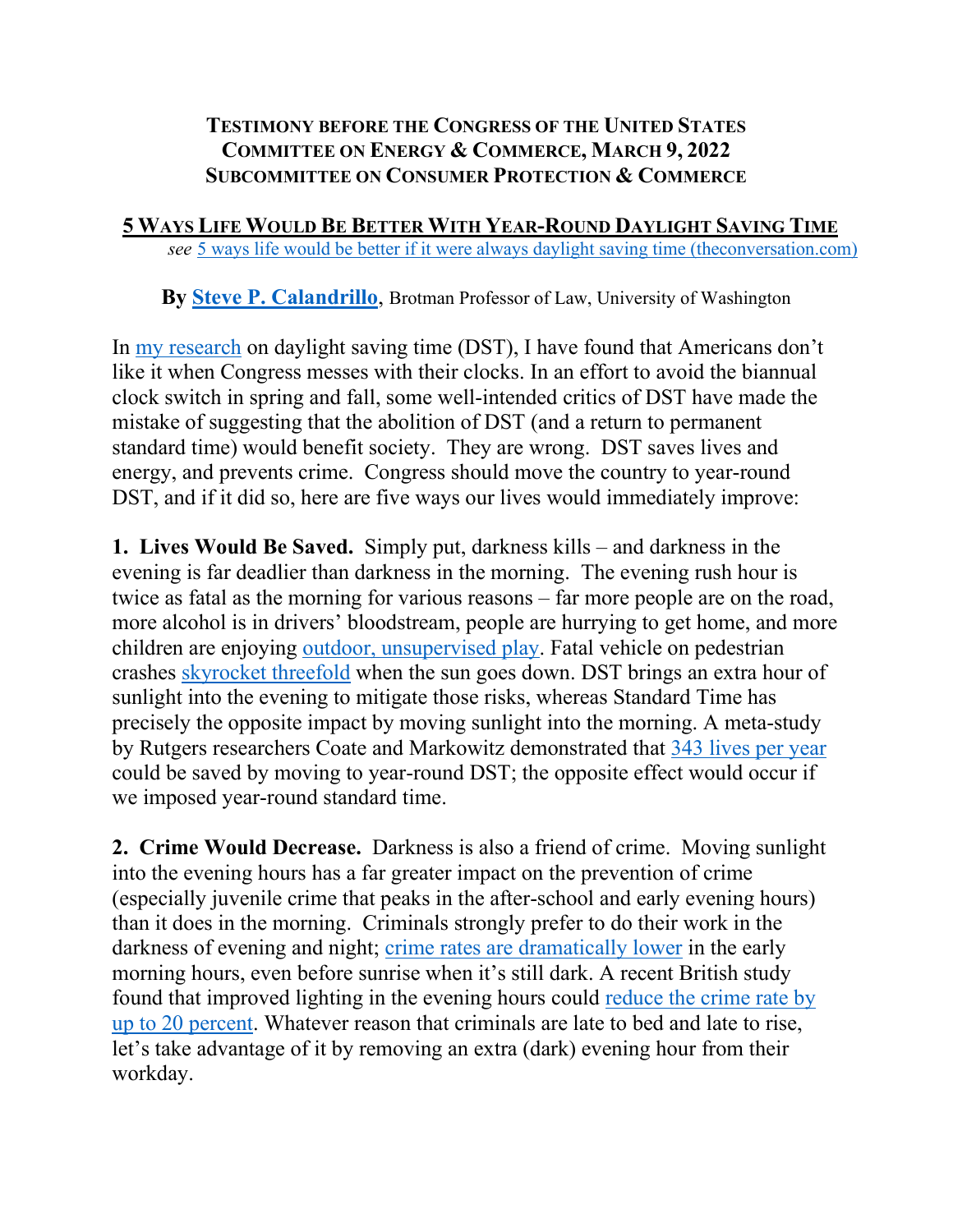**3. Energy Would Be Saved.** Energy use is reduced when the sun is out later in the evening. Many people don't know that the [original justification for the](http://wakeforestlawreview.com/2008/01/time-well-spent-an-economic-analysis-of-daylight-saving-time-legislation/)  [creation of DST](http://wakeforestlawreview.com/2008/01/time-well-spent-an-economic-analysis-of-daylight-saving-time-legislation/) was to save energy, initially during World War I and II (when it was prioritized for our troops) and then later during the 1973 OPEC oil crisis. When the sun is out later in the evening, peak energy loads are reduced. Virtually everyone in our society is awake and using energy in the early evening hours when the sun sets, whereas a considerable portion of the population is still asleep at sunrise (and hence has significantly less demand for energy then). Having more sun in the evening requires not just less electricity to provide lighting, but [reduces](https://www.energy.ca.gov/reports/2001-05-23_400-01-013.PDF)  [the amount of oil and gas required to heat our homes and businesses](https://www.energy.ca.gov/reports/2001-05-23_400-01-013.PDF) when people need that energy most. Under standard time, the sun rises earlier (reducing morning energy consumption), but only half of Americans are awake to be able to use it.

It was this energy-savings rationale that motivated some in California to recommend permanent DST a decade ago, when the state experienced recurrent electricity shortages and rolling brown-outs. Officials at the California Energy Commission estimated that 3.4 percent of California's [winter energy usage](https://www.energy.ca.gov/reports/2001-05-23_400-01-013.PDF) could be saved by moving to year-round DST. Similarly, DST resulted in 150,000 barrels of oil saved by the U.S. in 1973, which helped us combat the effect of OPEC's oil embargo.

**4. Avoiding Clock-Switches Improves Our Health And The Economy**. Critics of DST are correct about one thing: The bi-annual clock switch is bad for our health and welfare. It wreaks havoc with our sleep cycles, notably causing a [24](https://healthblog.uofmhealth.org/heart-health/why-daylight-saving-time-could-increase-your-heart-attack-risk) percent [increase in heart attacks](https://healthblog.uofmhealth.org/heart-health/why-daylight-saving-time-could-increase-your-heart-attack-risk) in the week after we "spring forward" in March, and even an uptick during the week we "fall back" and "gain" an hour of sleep in November. If that's not bad enough, the major financial market indexes NYSE, AMEX, and NASDAQ average *[negative](https://www.jstor.org/stable/117321?seq=1#metadata_info_tab_contents)* returns on the Monday trading day following both clock switches. Clearly, messing with sleep cycles twice per year has perverse second-order consequences.

But the critics of biannual clock-switching ignore one crucial, simple point: the benefits of avoiding clock-switching are also available under year-round DST. They act as if the benefits of preserving sleep cycles are available only under permanent standard time, when that proposition is of course false, and particularly when the option of standard time doesn't offer the energy or life-saving or crimeprevention effects of DST.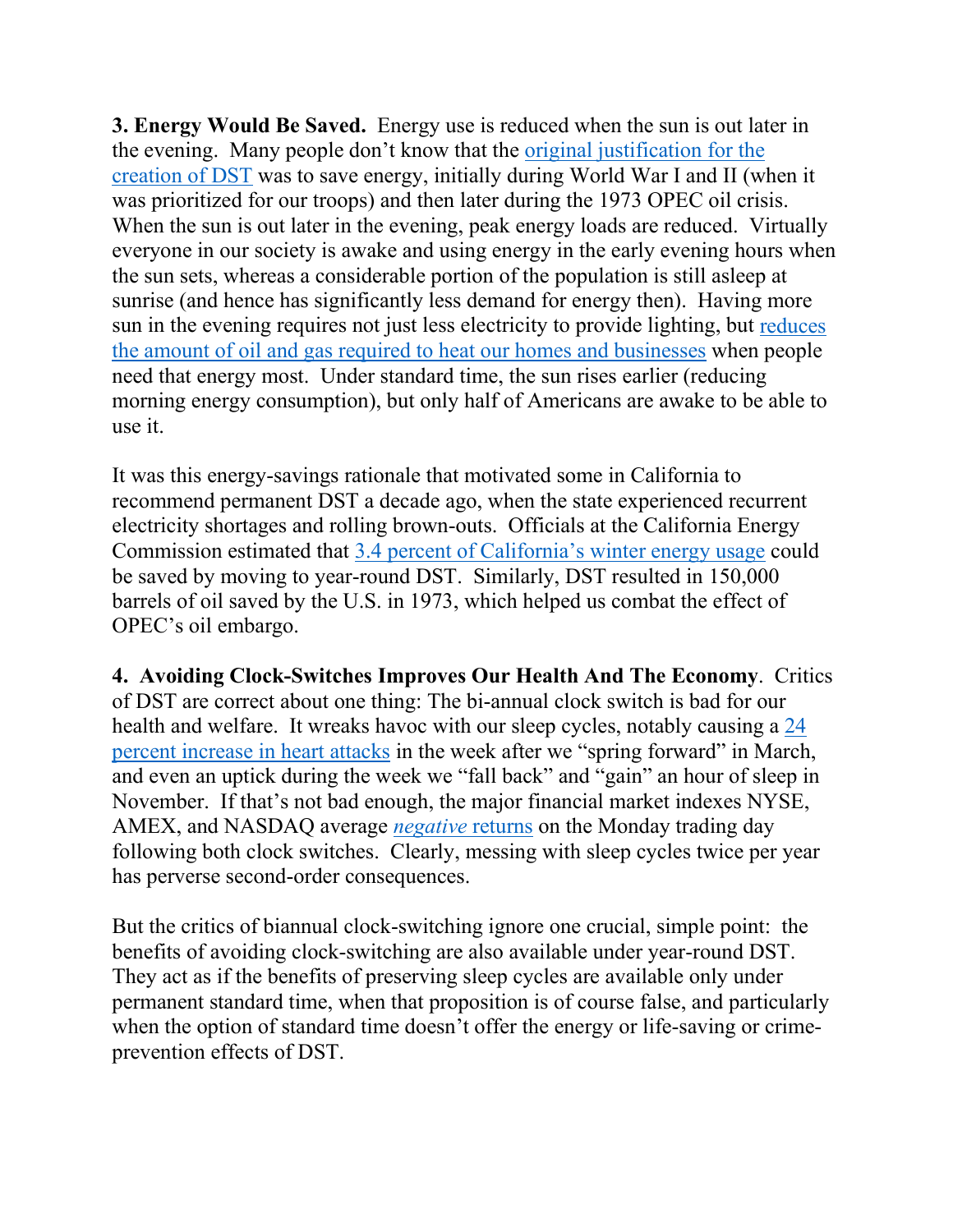**5. Recreation And Commerce Flourish In The Sun.** Finally, recreation and commerce flourish in daylight and are hampered by evening darkness. Americans are less willing to go out and shop in the dark, and it's not very easy to catch a baseball in darkness either. These activities are far more prevalent in the early evening than they are in the early morning hours (so sunlight is not nearly as helpful then). Not surprisingly, the U.S. Chamber of Commerce as well as most outdoor recreational interests [favor extended DST.](https://www.washingtonpost.com/opinions/five-myths-about-daylight-saving-time/2015/03/06/970092d4-c2c1-11e4-9271-610273846239_story.html?utm_term=.d446e4c4cf34)

## **6. A Counterpoint to Recent Research regarding Eastern vs. Western**

**Portions of Time Zones.** Finally, in the interests of balance and full disclosure, I wish to address the recent research purporting to show an increase in cancer risk in [western portions of time zones relative to eastern portions](https://www.livescience.com/58504-how-time-zones-may-affect-cancer-risk.html) (western portions have longer evening sun, as year-round DST would also create). This research is relatively new and may be better explained by lifestyle choices in different parts of time zones than by the proponents' theory that evening sunshine increases cancer risk by disrupting circadian rhythms. For instance, personal lifestyle choices (like diet and exercise) might be healthier in Washington, D.C. and New York City (eastern parts of the eastern time zone) than they are in Chattanooga, TN or Lexington, KY (western parts of the eastern time zone).

But even if that is not the case, [it is crucial to realize that the net benefits of](https://papers.ssrn.com/sol3/papers.cfm?abstract_id=1020745)  [evening sunshine far outweigh their costs.](https://papers.ssrn.com/sol3/papers.cfm?abstract_id=1020745) Americans make decisions all the time that increase our cancer risk (e.g., drinking soda or alcohol, smoking, or eating steak instead of broccoli), because the utility from these activities outweigh their risks. The same is true of afternoon/evening sunshine: any small, increased risk that evening sunshine creates is dwarfed by the benefits of living life during the early evening in more sunshine. "Primetime" is  $8$  p.m., not  $5$  a.m., for a reason – it is futile to ask us to "just wake up earlier" to take advantage of the morning sun. It is true that we could all wake up at sunrise (which would be a jolting 4:24 a.m.(!) in New York City during summer if standard time were imposed year round), but very few Americans are going to do that. Please don't fight human nature; instead recognize that by transferring an hour of sunlight into the portion of day when  $\sim$ 99% of Americans are awake and moving about, we are creating far greater benefit than an extra hour of sunshine would offer in the early morning (when  $\sim$ 50% of Americans are still in bed). As Ben Franklin implored centuries ago, [please don't "waste an hour of sunlight"](https://greenwichmeantime.com/daylight-saving-time/history-benjamin-franklin/) by imposing year-round standard time – half of Americans will just sleep through it.